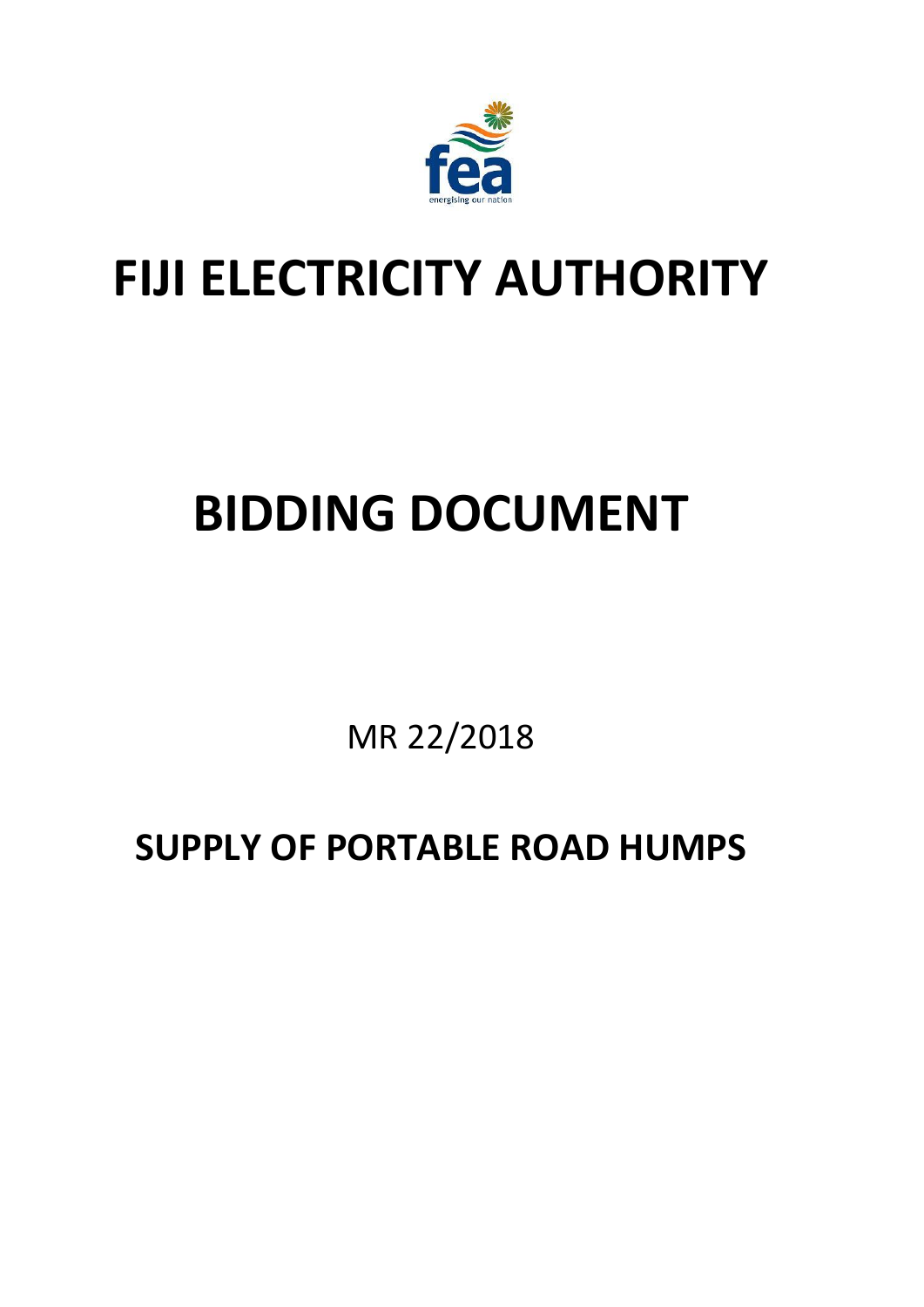## **Section 1. Instructions to Bidders**

| 1. Scope of Bid                                         | The Fiji Electricity Authority (hereinafter referred to as "the Employer"), wishes<br>to receive bids for supply of Portable Road Humps as specified in these bidding<br>documents.                                                                                                                                |  |  |
|---------------------------------------------------------|--------------------------------------------------------------------------------------------------------------------------------------------------------------------------------------------------------------------------------------------------------------------------------------------------------------------|--|--|
| 2. Eligible Bidders                                     | This Invitation to Bid is open to bidders who have sound financial background and<br>have previous experience.                                                                                                                                                                                                     |  |  |
|                                                         | Bidders shall provide such evidence of their continued eligibility satisfactory to<br>the Employer as the Employer shall reasonably request.                                                                                                                                                                       |  |  |
|                                                         | Bidders shall not be under a declaration of ineligibility for corrupt or fraudulent.                                                                                                                                                                                                                               |  |  |
| 3. Eligible Materials,<br><b>Equipment and Services</b> | The Portable Road Hump to be supplied under the Contract shall have their origin<br>from reputable companies from various countries. The bidders may be required<br>to provide evidence of the origin of the Road Hump.                                                                                            |  |  |
| 4. Qualification of the<br><b>Bidder</b>                | To be qualified for award of Contract, bidders shall submit proposals regarding<br>work methods, scheduling and resourcing which shall be provided in sufficient<br>detail to confirm the bidder's capability to fulfil the contract.                                                                              |  |  |
| 5. Cost of Bidding                                      | The bidder shall bear all costs associated with the preparation and submission of<br>its bid and the Employer will in no case be responsible or liable for those costs.                                                                                                                                            |  |  |
| 6. Sealing and Marking<br>of Bids                       | The bidder shall seal the original copy of the technical proposal, the original copy<br>of the price proposal and each copy of the technical proposal and each copy of<br>the price proposal in separate envelopes clearly marking each one as: "ORIGINAL-<br>PROPOSAL", and "COPY PROPOSAL", etc. as appropriate. |  |  |
|                                                         | The bidder shall seal the original bids and each copy of the bids in an inner and<br>an outer envelope, duly marking the envelopes as "ORIGINAL" and "COPY".<br>The inner and outer envelopes shall be addressed to the Employer at the<br>following address:                                                      |  |  |
|                                                         |                                                                                                                                                                                                                                                                                                                    |  |  |
|                                                         | Tuvitu Delairewa<br>General Manager Corporate Services 2 Marlow<br>Street, Suva, FIJI. Phone: 679 3224 185<br>Facsimile:<br>679<br>331<br>1882<br>Email:<br>TuvituD@fea.com.fj<br>And                                                                                                                              |  |  |
|                                                         | bear the following identification:                                                                                                                                                                                                                                                                                 |  |  |
|                                                         | Bid for: Supply of Portable Road Hump<br>Bid Tender Number: MR 22/2018                                                                                                                                                                                                                                             |  |  |
|                                                         | DO NOT OPEN BEFORE Wednesday 31st 2018                                                                                                                                                                                                                                                                             |  |  |
|                                                         |                                                                                                                                                                                                                                                                                                                    |  |  |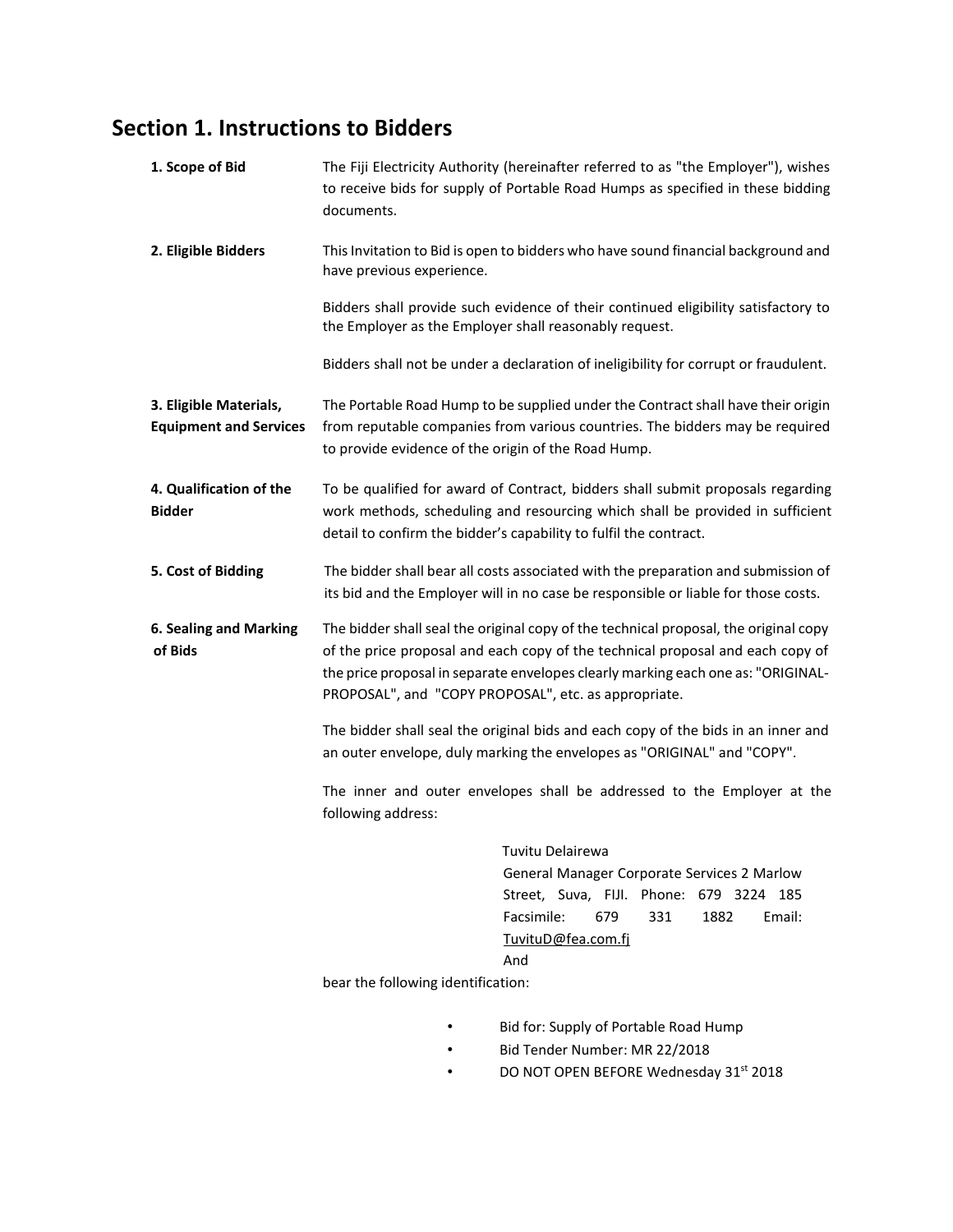**7. Deadline for Submission of Bids** Bids must be received by the Employer at the address specified above no later than 1600 hours (Fiji Time: 1600Hours) (Wednesday 31<sup>st</sup> January, 2018).

The Employer may, at its discretion, extend the deadline for submission of bids by issuing an addendum, in which case all rights and obligations of the Employer and the bidders previously subject to the original deadline will thereafter be subject to the deadlines extended.

- **8. Late Bids** Any bid received by the Employer after the deadline for submission of bids prescribed will be rejected and returned unopened to the bidder.
- **9. Modification and Withdrawal of Bids** The bidder may modify or withdraw its bid after bid submission, provided that written notice of the modification or withdrawal is received by the Employer prior to the deadline for submission of bids.

The bidder's modification or withdrawal notice shall be prepared, sealed, marked and delivered, with the outer and inner envelopes additionally marked "MODIFICATION" or "WITHDRAWAL", as appropriate. A withdrawal notice may also be sent by fax but must be followed by a signed confirmation copy.

No bid may be modified by the bidder after the deadline for submission of bids.

- **10. Employer's Right to Accept any Bid and to Reject any or all Bids** The Employer reserves the right to accept or reject any bid, and to annul the bidding process and reject all bids, at any time prior to award of Contract, without thereby incurring any liability to the affected bidder or bidders or any obligation to inform the affected bidder or bidders of the grounds for the Employer's action.
- **11. Notification of Award** Prior to expiration of the period of bid validity prescribed by the Employer, the Employer will notify the successful bidder by fax/email, confirmed by registered letter, that its bid has been accepted. This letter (hereinafter and in the Conditions of Contract called the "Letter of Acceptance") shall name the sum which the Employer will pay the Contractor in consideration of the execution, completion and maintenance of the Works by the Contractor as prescribed by the Contract (hereinafter and in the Conditions of Contract called "the Contract Price").

The notification of award will constitute the formation of the Contract.

Upon the furnishing by the successful bidder of a performance security, the Employer will promptly notify the other bidders that their bids have been unsuccessful.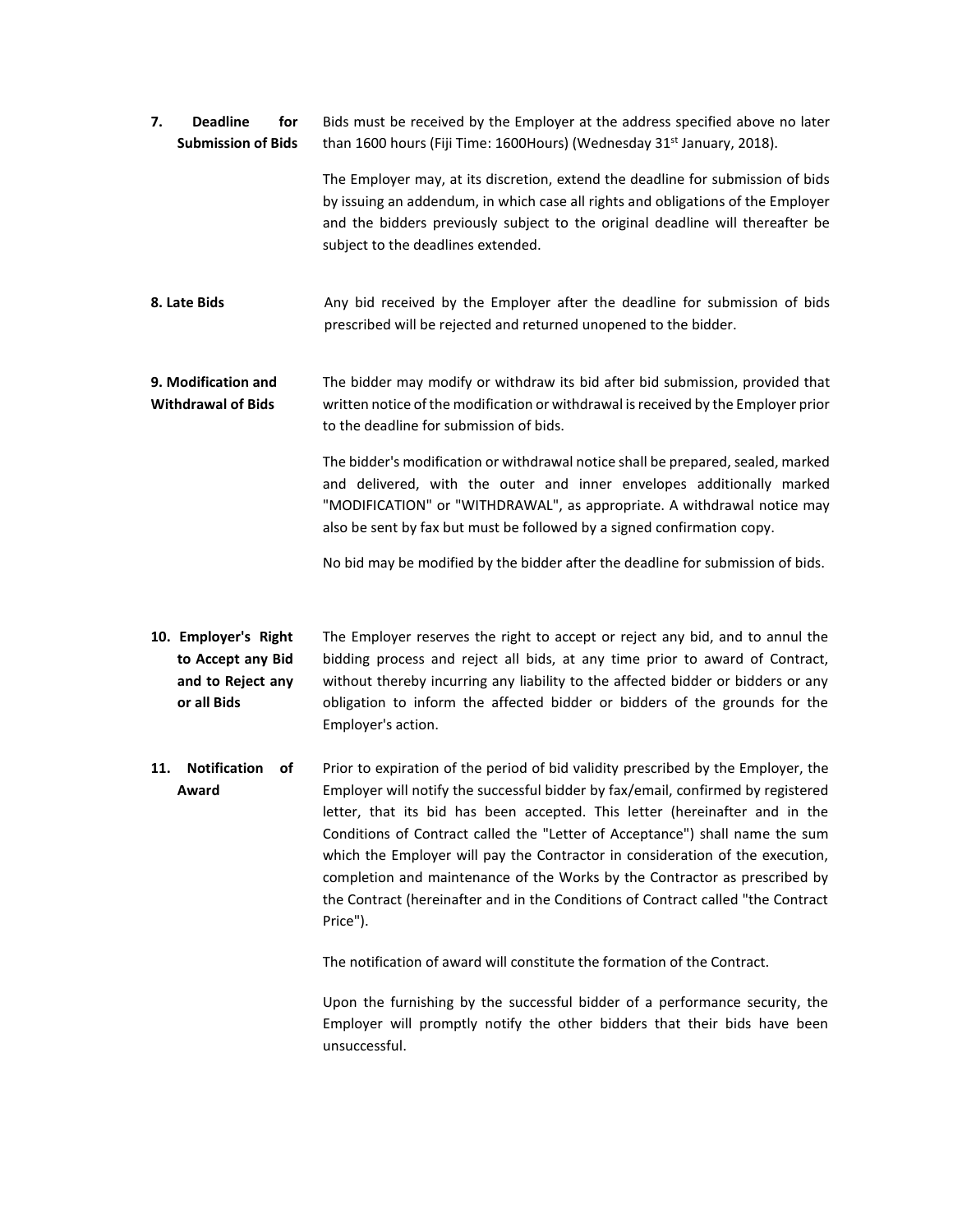| 12. Signing of<br>Contract<br>Agreement                 | At the same time that he notifies the successful bidder that its bid has been<br>accepted, the Employer will send the bidder the Form of Contract Agreement<br>provided in the bidding documents, incorporating all agreements between the<br>parties.                                                                                                                                                                                                                         |  |  |
|---------------------------------------------------------|--------------------------------------------------------------------------------------------------------------------------------------------------------------------------------------------------------------------------------------------------------------------------------------------------------------------------------------------------------------------------------------------------------------------------------------------------------------------------------|--|--|
|                                                         | Within 7 days of receipt of the Form of Agreement, the successful bidder shall<br>sign the Form and return it to the Employer.                                                                                                                                                                                                                                                                                                                                                 |  |  |
| 13. Corrupt or<br><b>Fraudulent</b><br><b>Practices</b> | The Employer requires that the Contractor observe the highest standard of ethics<br>during the procurement and execution of such contracts. In Pursuance of this<br>policy, the Employer:                                                                                                                                                                                                                                                                                      |  |  |
|                                                         | (a)<br>defines, for the purposes of this provision, the terms set forth below as<br>follows:                                                                                                                                                                                                                                                                                                                                                                                   |  |  |
|                                                         | (i) "corrupt practice" means behavior on the part of officials in the<br>public or private sectors by which they improperly and unlawfully<br>enrich themselves and/or those close to them, or induce others to<br>do so, by misusing the position in which they are placed, and it<br>includes the offering, giving, receiving or soliciting of anything of<br>value to influence the action of any such official in the procurement<br>process or in contract execution; and |  |  |
|                                                         | "fraudulent practice" means a misrepresentation of facts in order to<br>(ii)<br>influence a procurement process or the execution of a contract to<br>the detriment of the Employer, and includes collusive practice<br>among bidders (prior to or after bid submission) designed to<br>establish bid prices at artificial non-competitive levels and to<br>deprive the Employer of the benefits of free and open competition;                                                  |  |  |
|                                                         | The FEA will reject a proposal for award if it determines that the bidder<br>(b)<br>recommended for award has engaged in corrupt or fraudulent practices in                                                                                                                                                                                                                                                                                                                    |  |  |

competing for the contract in question.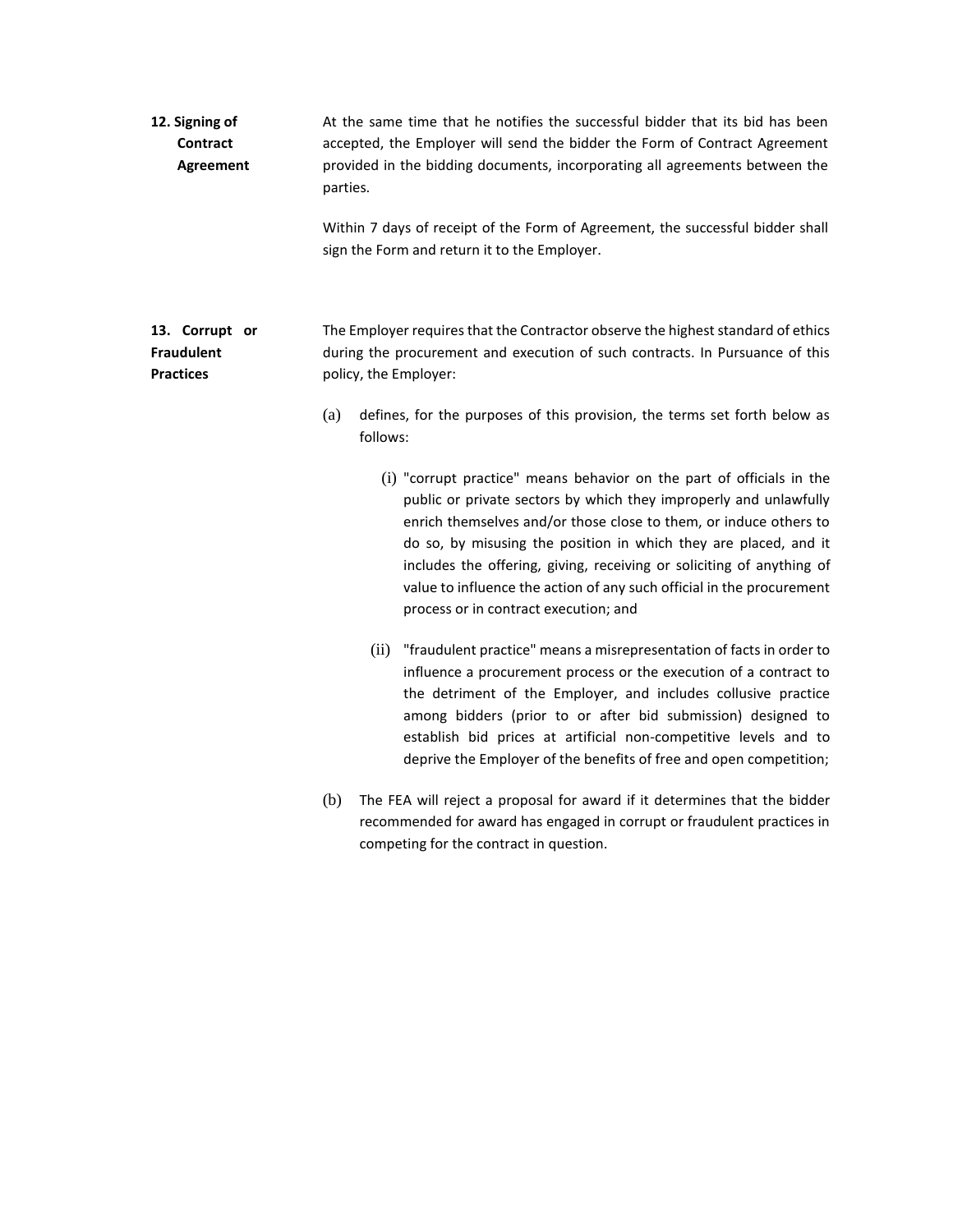## Table of Contents

| 1. |  |
|----|--|
|    |  |
|    |  |
|    |  |
|    |  |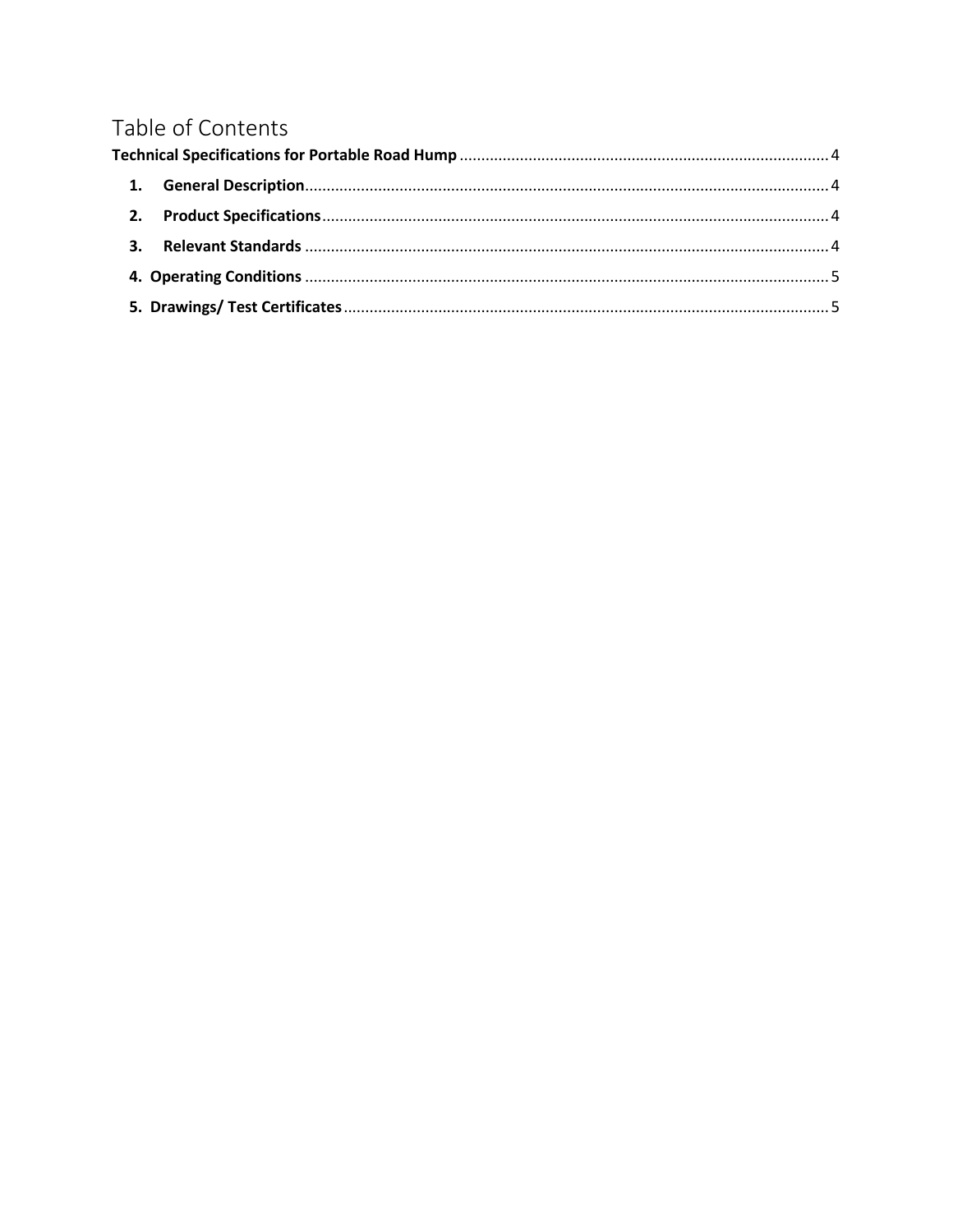### <span id="page-5-0"></span>Technical Specifications for Portable Road Hump

#### <span id="page-5-1"></span>1. General Description

The supplier is to supply the Fiji Electricity Authority with the Portable Road Hump on as per need basis, whilst maintaining the quantity specified in the FEA stores. The bidders proposal shall address all functional and performance requirements within the specification and shall include sufficient information and supporting documentation in order to determine compliance with this specification without further necessary inquiries. The rubber Portable Road Hump is used for temporary motor vehicle speed reduction when working by the road side.

| Item                                                | <b>Employer Department</b>         | <b>Quantity Required by Employer</b> |
|-----------------------------------------------------|------------------------------------|--------------------------------------|
| Portable Road Hump                                  | <b>Operation &amp; Maintenance</b> |                                      |
| <b>Total Number of Portable Road Humps Required</b> |                                    |                                      |

#### <span id="page-5-2"></span>2. Product Specifications

- The road hump shall be made of rubber material and be able to withstand forces exerted onto it from the vehicles
- The road hump shall be made of segments linked together by connecting pins and can be rolled up for carrying and storage
- The road hump shall be made of impact resistant yellow polypropylene plastic and shall not fade or crack in hot or cold temperatures as per AS/NZS 2890.
- The portable road hump shall withstand a vehicle crush weight of up to approximately 20,000 lbs./ 9000 kg according to AS/NZS 2890.1 2004
- Dimensions:
	- o Length to be 3m +/- 0.05m
	- o Width to be 0.25m +/- 0.023m
	- o Thickness to be 0.03m +/- 0.04m
	- o Height to be approximately 10 to 15kg (Dimensions as per the authority's standard)
- The road hump shall be of yellow colour with reflective strips to enhance visibility
- The road hump shall have the ability to be rolled up for easy stacking and transportation
- The side edges of the road hump shall have a cut for comfortable access for vehicles
- The base of the road hump to have a non-skid rubber surface to prevent the heat of from the tar seal road affecting the hump as per AS/NZS 2890

#### <span id="page-5-3"></span>3. Relevant Standards

All bidders shall cite relevant standards and submit applicable documents proving and substantiating the compliance of the products in their bids with the relevant standards (as stated below) along with the existing quality control measures implemented at the factory in the manufacturing of the products for which bids are to be submitted.

AS/NZS 2890.1 Parking facilities – Off street parking and speed breaker accessories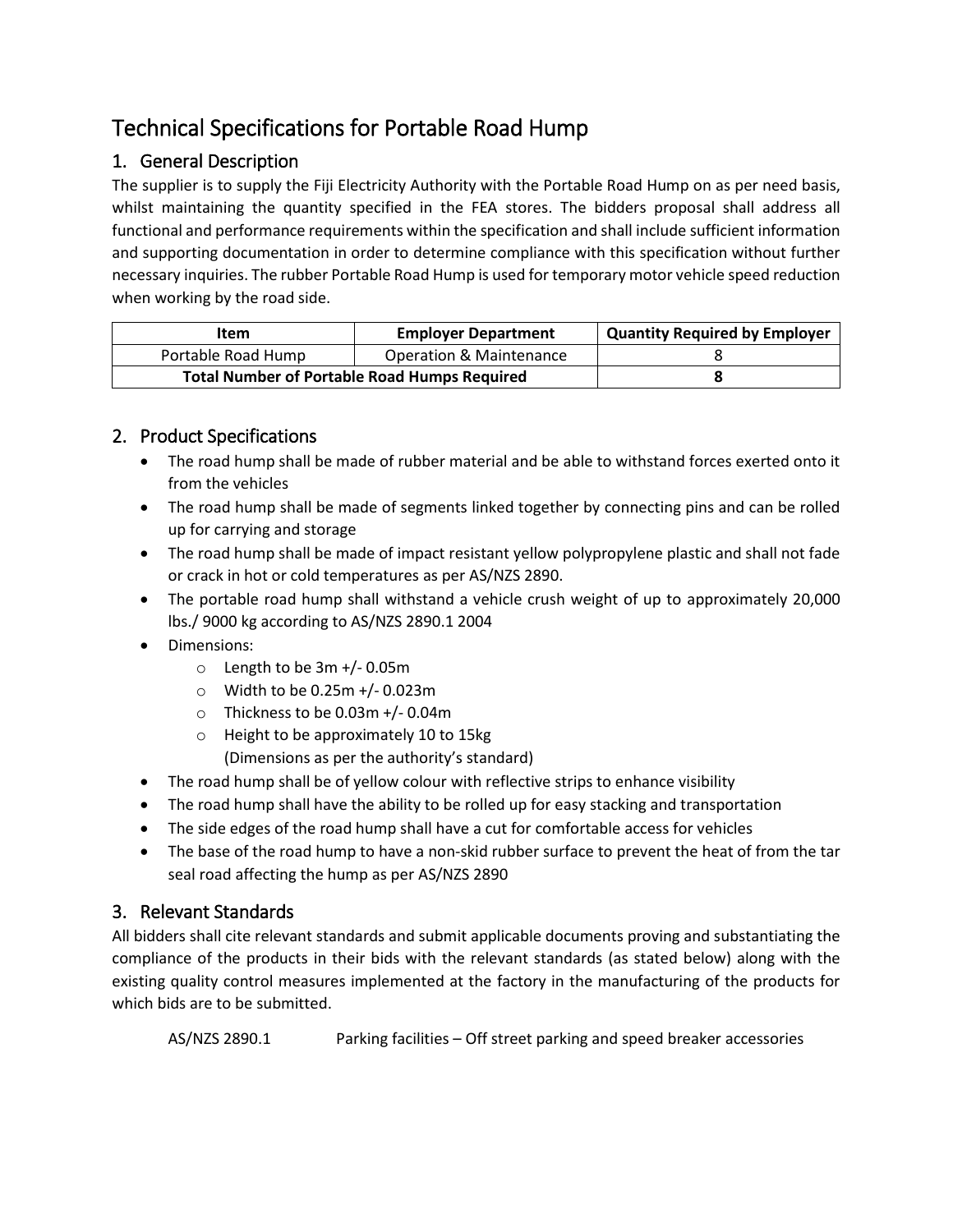#### <span id="page-6-0"></span>4. Operating Conditions

The Portable Road Hump is intended for use in managing traffic when works are being carried out by FEA personnel by the road side. This portable road hump shall be used for managing of traffic either during day time or night time depending on the work schedule of the Operations and Maintenance team of FEA.

#### <span id="page-6-1"></span>5. Drawings/ Test Certificates

The bidders shall provide necessary drawings/pictures demonstrating the dimensions of the product offered. Also including the details of the material the product is made of and submitting relevant test certificates of the product.